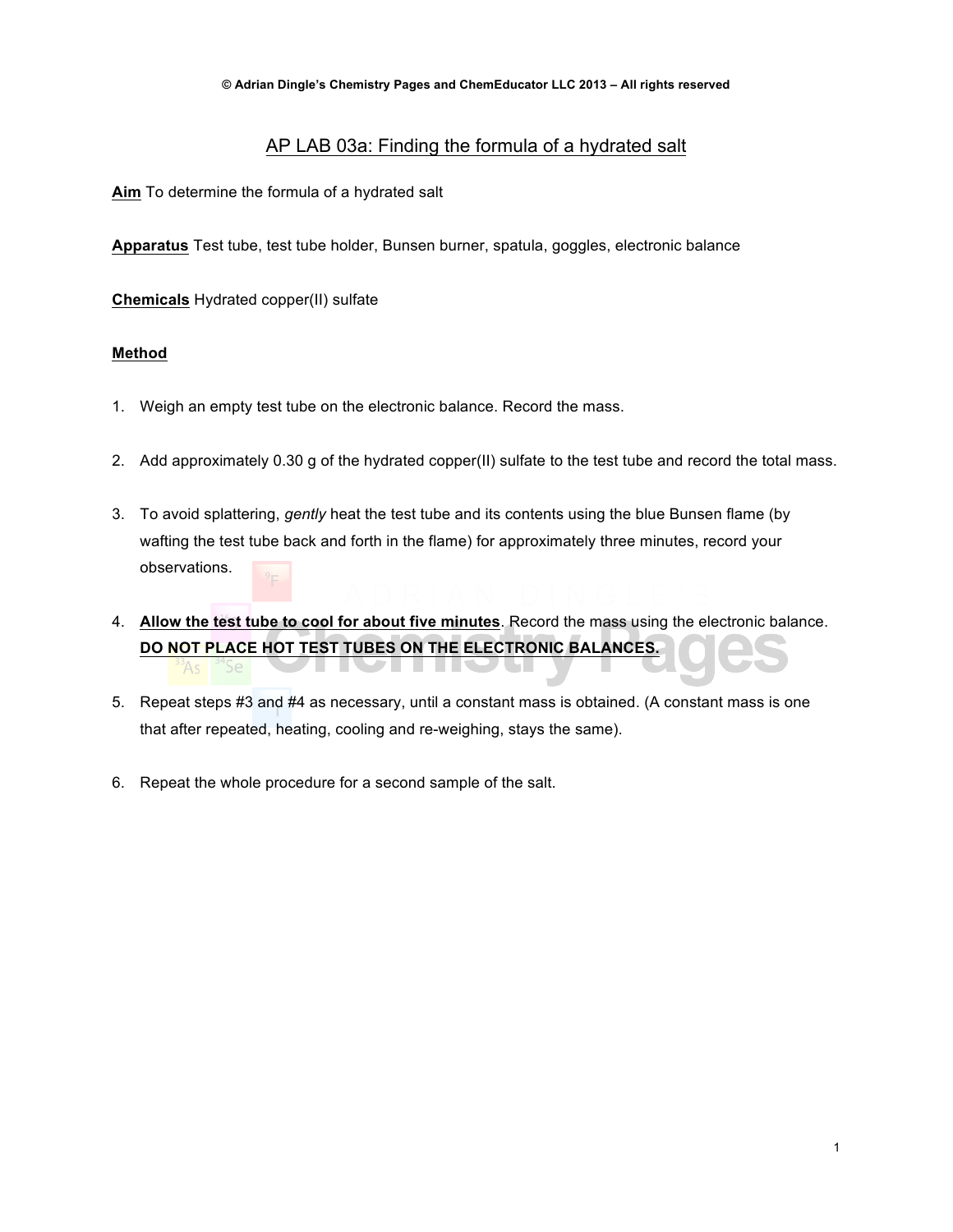# **Results**

### **Observations**

|                                                                    | 1 <sup>st</sup> Sample | $2nd$ Sample |
|--------------------------------------------------------------------|------------------------|--------------|
| Mass of empty test tube                                            |                        |              |
| Mass of test tube + hydrated salt BEFORE heating                   |                        |              |
| Mass of test tube + salt after first heating and cooling cycle     |                        |              |
| Mass of test tube + salt after second heating and cooling<br>cycle |                        |              |
| Mass of test tube + salt after third heating and cooling cycle     |                        |              |
| Mass of test tube + salt after fourth heating and cooling cycle    |                        |              |
| Mass of test tube + salt after fifth heating and cooling cycle     |                        |              |
| Mass of test tube + salt after sixth heating and cooling cycle.    |                        |              |
| etc.                                                               |                        |              |
|                                                                    |                        |              |
|                                                                    |                        |              |